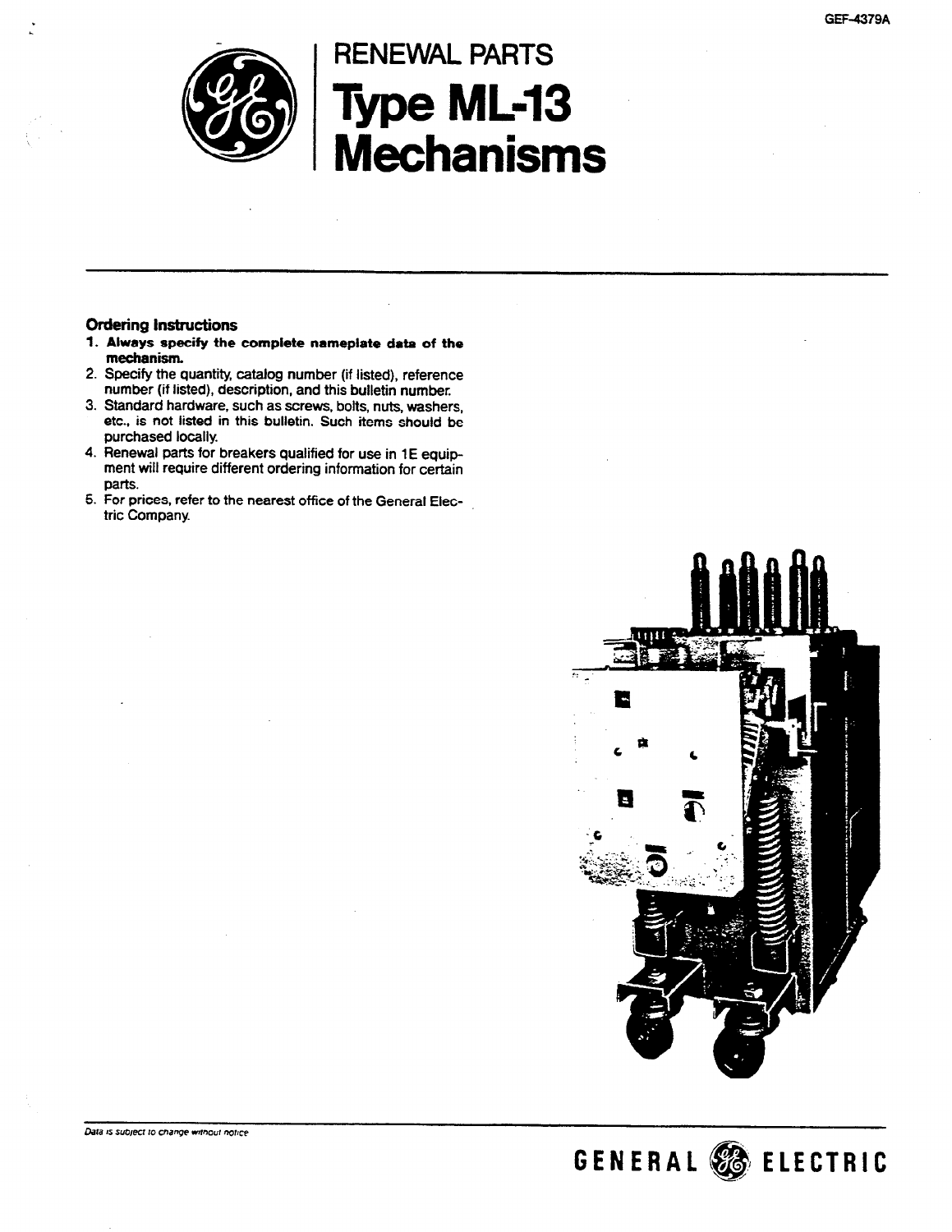















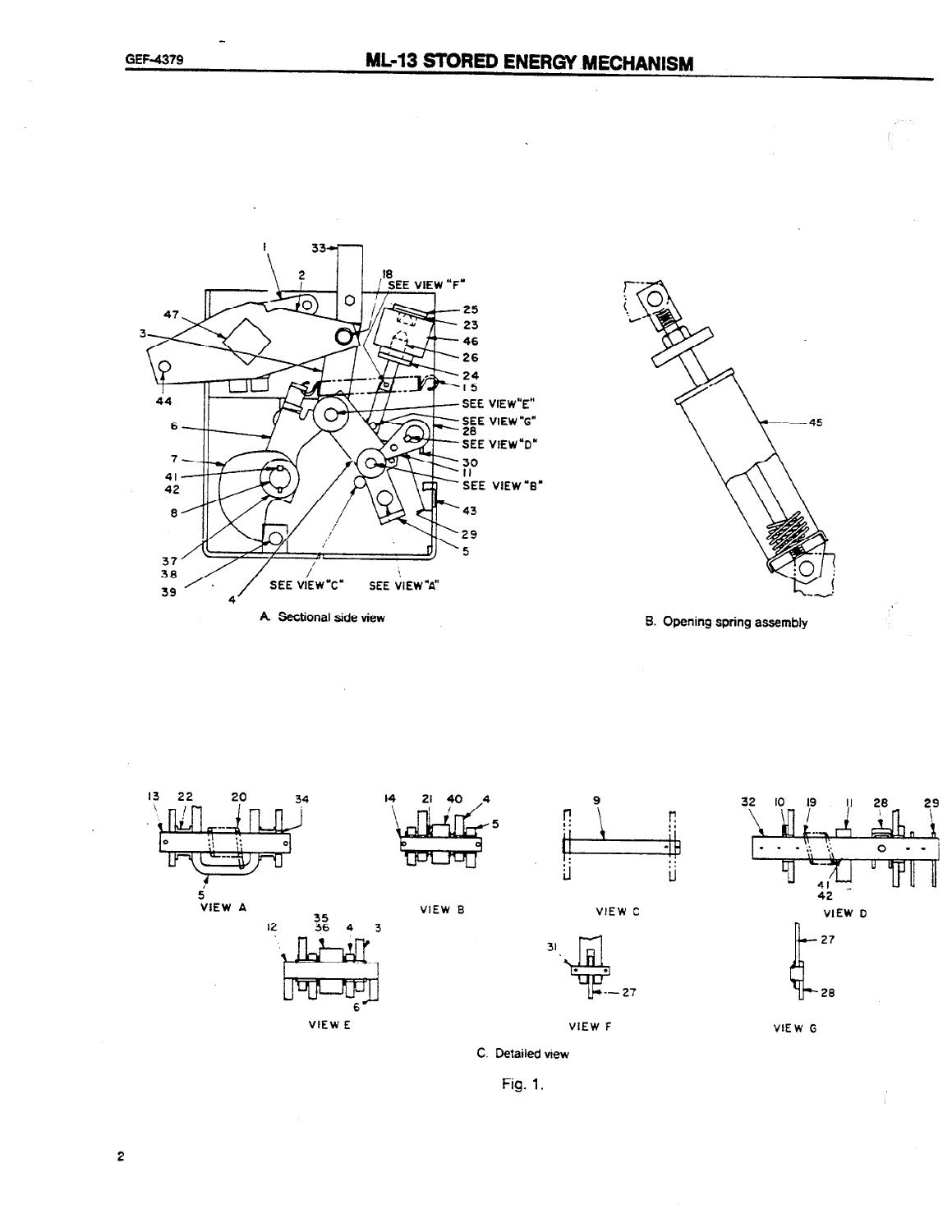## **ML-13 STORED ENERGY MECHANISM**

|                            |                              |                          |                               | Number Required for Type AM-     |                              |                                 |                          |                                  |
|----------------------------|------------------------------|--------------------------|-------------------------------|----------------------------------|------------------------------|---------------------------------|--------------------------|----------------------------------|
| Ref.                       | 4.16 KV                      |                          |                               | 7.2 KV                           |                              | 13.8 kV                         | Catalog                  |                                  |
| No.                        | <b>250 MVA</b>               | 350 MVA                  | 500 MVA                       | 500 MVA                          | <b>750 MVA</b>               | 1000 MVA                        | Number                   | Description                      |
| 1                          | 4                            | 4                        | 4                             | 4                                | 4                            | 4                               | 134C3488P1               | Crank                            |
| 2                          | 2                            | 2                        | $\mathbf 2$                   | 2                                | 2                            | 2                               | 213X702G11               | Crank                            |
| 3                          | $\mathbf{1}$                 | $\mathbf{1}$             | $\mathbf{1}$                  | 1                                | $\mathbf{1}$                 | 1                               | 213X702G12               | Link                             |
| 4                          | 2                            | 2                        | 2                             | 2                                | 2                            | —                               | 213X702G20               | Link                             |
| 4                          | —                            | →                        | —                             | -                                | --                           | $\overline{c}$                  | 134C3585P3               | Link                             |
| 5                          | $\mathbf{1}$                 | $\mathbf{1}$             | $\mathbf{1}$                  | 1                                | $\mathbf{1}$                 | 2                               | 213X702G21<br>213X702G19 | Link<br>Link                     |
| 5<br>6                     | -<br>$\mathbf{1}$            | -<br>$\mathbf{1}$        | $\overline{\phantom{0}}$<br>1 | -<br>$\mathbf{1}$                | —<br>1                       | 1<br>$\mathbf{1}$               | 213X702G13               | Prop                             |
| 7                          | 1                            | 1                        | 1                             | 1                                | 1                            | 1                               | 0105C9311G2              | Cam                              |
| 8                          | 1                            | $\mathbf{1}$             | $\mathbf{1}$                  | 1                                | $\mathbf{1}$                 | $\mathbf{1}$                    | 0105C9310P4              | Cam shaft                        |
| 9                          | 1                            | $\mathbf{1}$             | $\mathbf{1}$                  | 1                                | $\mathbf{1}$                 | 1                               | 105C9304P3               | Stop pin                         |
| 10 <sup>°</sup>            | $\overline{2}$               | 2                        | 2                             | $\overline{\mathbf{c}}$          | $\overline{2}$               | 2                               | 456A885P21               | <b>Bushing</b>                   |
| 11                         | 1                            | 1                        | 1                             | $\mathbf{I}$                     | 1                            | ı                               | 105C9302G2               | Latch (trip)                     |
| 12                         | 1                            | 1                        | $\mathbf{1}$ .                | 1                                | $\mathbf{1}$                 | 1                               | 105C9302P4               | Pin (prop)                       |
| 13                         | $\mathbf{I}$                 | 1                        | 1                             | 1                                | $\mathbf{1}$                 | 1                               | 105C9301P7               | Pin                              |
| 14                         | 1                            | 1                        | 1                             | 1                                | 1                            | 1                               | 105C9301P8               | Pin                              |
| 14                         | -                            | —                        | -                             | -                                | ÷.                           | 1                               | 134C3585P5               | Pin                              |
| 15                         | 1                            | 1                        | 1                             | 1                                | $\mathbf{1}$<br>1            | 1<br>1                          | 137A9252P1<br>6071231P1  | Prop spring                      |
| <b>4416</b><br><b>KA17</b> | Ø<br>Ø                       | 1<br>1                   | 1<br>1                        | —<br>-                           | 1                            | 1                               | 108B5466G1               | Prop spring No. 2<br>Support     |
| 18                         | 1                            | 1                        | 1                             | 1                                | 1                            | $\mathbf{1}$                    | 105C9308P4               | Shaft                            |
| 19                         | 1                            | 1                        | 1                             | 1                                | $\mathbf{1}$                 | 1                               | 137A9262P1               | Latch spring                     |
| 20                         | $\mathbf{1}$                 | 1                        | $\mathbf{1}$                  | 1                                | $\mathbf{1}$                 | 1                               | 137A9261P1               | Reset spring                     |
| 21                         | $\overline{\mathbf{c}}$      | $\overline{\mathbf{c}}$  | 2                             | 2                                | 2                            | ↔                               | 456A876P134              | Spacer                           |
| 22                         | $\overline{2}$               | $\overline{c}$           | 2                             | 2                                | $\overline{2}$               | $\overline{\mathbf{c}}$         | 456A876P136              | Spacer                           |
| 23                         | $\mathbf{1}$                 | 1                        | 1                             | 1                                | $\mathbf{1}$                 | 1                               | 114C5347P6               | Pole piece                       |
| 24                         | $\mathbf{1}$                 | 1                        | 1                             | 1                                | $\mathbf{1}$                 | 1                               | 114C5347G1               | Coil support (tripping)          |
| 25                         | $\mathbf{1}$                 | 1                        | 1                             | 1                                | $\mathbf{I}$                 | 1                               | 105C9316P2               | Coil support (tripping)          |
| 26<br>27                   | $\mathbf{I}$<br>$\mathbf{I}$ | $\mathbf{1}$<br>1        | 1<br>1                        | $\mathbf{1}$<br>$\mathbf{1}$     | $\mathbf{I}$<br>$\mathbf{1}$ | 1                               | 114C5347P4               | Armature                         |
| 28                         | 1                            | 1                        | î                             | 1                                | 1                            | 1<br>1                          | 105C9316P5<br>105C9316G1 | Link<br>Crank                    |
| 29                         | 1                            | ı                        | 1                             | 1                                | 1                            | 1                               | 105C9316P8               | Crank                            |
| 30                         | 1                            | 1                        | 1                             | 1                                | t                            | 1                               | 105C9316P9               | Paddle                           |
| 31                         | $\mathbf{1}$                 | $\mathbf{1}$             | $\mathbf{1}$                  | 1                                | $\mathbf{1}$                 | 1                               | 6076402P5                | Pin                              |
| 32                         | $\mathbf{1}$                 | 1                        | 1                             | 1                                | $\mathbf{1}$                 | 1                               | 114C5324P8               | Trip shaft                       |
| 33                         | 1                            | 1                        | 1                             | 1                                | 1                            | 1                               | 161A4287G1               | Handle                           |
| 34                         | 2                            | $\overline{2}$           | 2                             | 2                                | 2                            | 2                               | 456A885P206              | Bushing                          |
| 35                         | 1                            | 1                        | I                             | 1                                | 1                            | 1                               | 414A112P52               | Bearing $(O.R.)$                 |
| 36                         | $\mathbf{1}$                 | 1                        | 1                             | 1                                | 1                            | 1                               | 414A112P53               | Bearing $(I.R.)$                 |
| 37<br>38                   | 2<br>$\overline{\mathbf{c}}$ | 2<br>2                   | 2<br>2                        | $\overline{c}$<br>$\overline{2}$ | $\overline{\mathbf{c}}$<br>2 | 2<br>2                          | 414A112P94               | Bearing $(O.R.)$                 |
| 39                         | $\overline{2}$               | $\overline{2}$           | $\overline{c}$                | $\overline{2}$                   | $\overline{c}$               | $\overline{c}$                  | 414A112P95<br>414A112P61 | Bearing (I.R.)<br>Bearing (O.R.) |
| 40                         | 1                            | 1                        | $\mathbf{1}$                  | 1                                | $\mathbf{1}$                 | -                               | 414A112P1                | Bearing (O.R. & I.R.)            |
| 40                         |                              |                          | -                             | -                                |                              | $\mathbf{1}$                    | 414A112P54               | Bearing $(O.R.)$                 |
| 41                         | 3                            | 3                        | 3                             | 3                                | 3                            | 3                               | N3401P808                | Woodruff key                     |
| 42                         | $\mathbf{1}$                 | $\mathbf{1}$             | $\mathbf{1}$                  | 1                                | 1                            | $\overline{2}$                  | 105C9310P7               | Square key                       |
| <b>AA43</b>                | 1                            | $\mathbf{1}$             | $\mathbf{1}$                  | $\mathbf{1}$                     | $\mathbf{1}$                 | $\mathbf{1}$                    | 0105C9317G1              | Mechanism cover                  |
| 44                         | 3                            | $\overline{\mathbf{3}}$  | 3                             | 3                                | 3                            | 3                               | 619C478P19               | Pin                              |
| 45                         | ø1                           | —                        | —                             | -                                |                              | -                               | 213X505G17               | Opening spring                   |
| 45<br>45                   | $+1$                         | -<br>$\mathbf{I}$        | -<br>$\mathbf{I}$             | —<br>$\mathbf{1}$                | -                            | -<br>$\overline{\phantom{0}}$   | 213X341G7                | Opening spring                   |
| 45                         | $\overline{\phantom{0}}$     | $\overline{\phantom{0}}$ | $\overline{\phantom{0}}$      | $\overline{\phantom{0}}$         | -<br>$\mathbf{I}$            | .1                              | 213X341G23<br>213X341G24 | Opening spring<br>Opening spring |
| $45 -$                     | -                            | -                        | ÷                             | —                                | -                            | δ1                              | 213X341G3                | Opening spring                   |
| 46                         | 1                            | $\mathbf{1}$             | $\mathbf{1}$                  | $\mathbf{1}$                     | $\mathbf{1}$                 | $\mathbf{1}$                    | 6275070G1                | Trip coil, 24 Vdc                |
| 46.                        | $\mathbf{I}$                 | 1                        | 1                             | $\mathbf{1}$                     | $\mathbf{1}$                 | $\mathbf{1}$                    | 6275070G3                | Trip coil, 32 Vdc                |
| 46.                        | 1                            | $\mathbf{1}$             | $\mathbf{1}$                  | 1                                | $\mathbf{1}$                 | $\mathbf{I}$                    | 6174582G34               | Trip coil. 48 Vdc                |
| 46                         | T                            | $\mathbf{1}$             | $\mathbf{1}$                  | $\mathbf{1}$                     | $\mathbf{1}$                 | $\mathbf{1}$                    | 6174582G1                | Trip coil, 110-125 Vdc           |
| 46.                        | 1                            | $\mathbf{1}$             | $\mathbf{1}$                  | 1                                | $\mathbf{I}$                 | -1                              | 6174582G15               | Trip coil, 220 Vdc               |
| 46                         | $\mathbf{I}$                 | $\mathbf{1}$             | $\mathbf{I}$                  | 1                                | $\mathbf{1}$                 | $\mathbf{1}$                    | 6174582G2                | Trip coil, 250 Vdc               |
| 46                         | $\mathbf{I}$                 | $\mathbf{1}$             | $\mathbf{1}$                  | $\mathbf{1}$                     | $\mathbf{I}$                 | $\mathbf{1}$                    | 6174582G13               | Trip coil, 115 Vac               |
| 46<br>47                   | $\mathbf{1}$                 | $\mathbf{I}$             | $\mathbf{1}$                  | 1                                | $\mathbf{1}$                 | $\mathbf{1}$                    | 6174582G3                | Trip coil, 230 Vac               |
| 47                         | L<br>-                       | <u></u><br>$\mathbf{1}$  | ÷<br>$\mathbf{1}$             | ÷<br>1                           | -<br>$\mathbf{1}$            | $\qquad \qquad$<br>$\ddagger$ l | 6443518P2<br>6443518P1   | Square shaft<br>Square shaft     |
| AC48.                      | $\mathbf{I}$                 | $+1$                     | -                             | -                                | -                            |                                 | 161A4283G1               | Square shaft spacer              |
| <b>4548</b>                |                              | $\overline{\phantom{0}}$ | $\mathbf{1}$                  | $\mathbf{1}$                     | $\mathbf{I}$                 | $\mathbf{I}$                    | 161A4283G2               | Square shaft spacer              |

 $\overline{a}$ 

2 For Type "B" only<br>  $\Delta \& \text{Not illustrated}$ <br>  $\& \text{ 1200 amp, only}$ <br>  $+ 2000$  amp. only

• 1200 and 2000 amp. only<br>  $\delta$  3000 and 3750 amp. only<br>  $\pm$  For 3000 and 3750 amp. order Cat. No. 6443518P3<br>  $\pm$  For 3000 amp. order Cat. No. 161A4283G4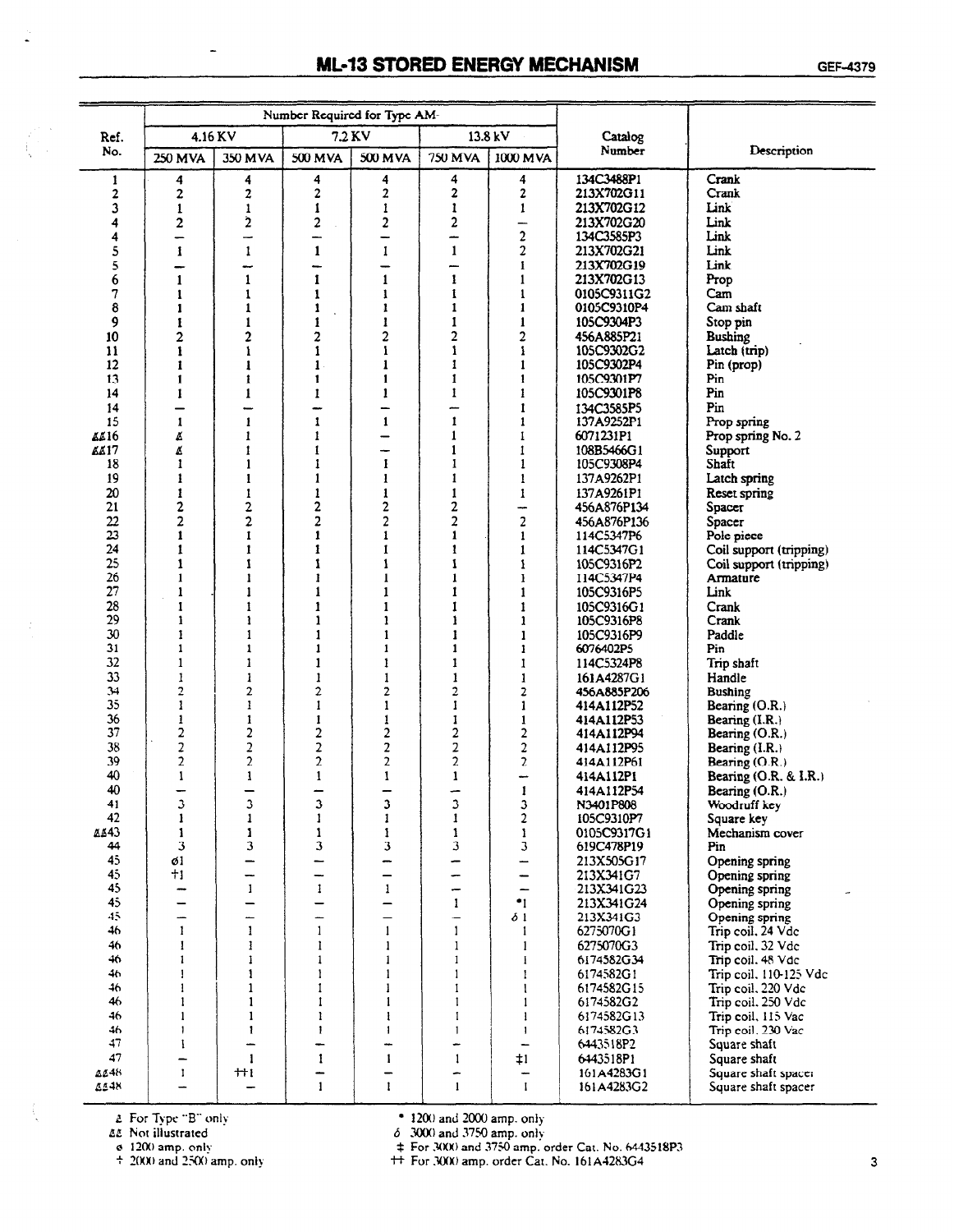#### **ML-13 STORED ENERGY MECHANISM**

85-

 $70$ 

66

49

SEE FIG.<br>VIEW "B"



 $82 - 90$  $81 - 54$ 

 $\mathbf n$ 

**FIFT** ije i





<sup>4</sup>C. Right side view D. Left side (bottom) view

 $\mathcal{C}^{\mathbb{R}}$ 

SEE FIG. I

۵ĥ

VIEW "D'

190<br>791<br>- 54

-100

) 79<br>7 BO

<sup>1</sup>. I I

 $\begin{array}{c|c|c|c|c} \cdot \quad & \cdot \quad & \text{SEE Fig.} \ \hline \cdot \quad & \cdot \quad & \text{VIEW "A"} \end{array}$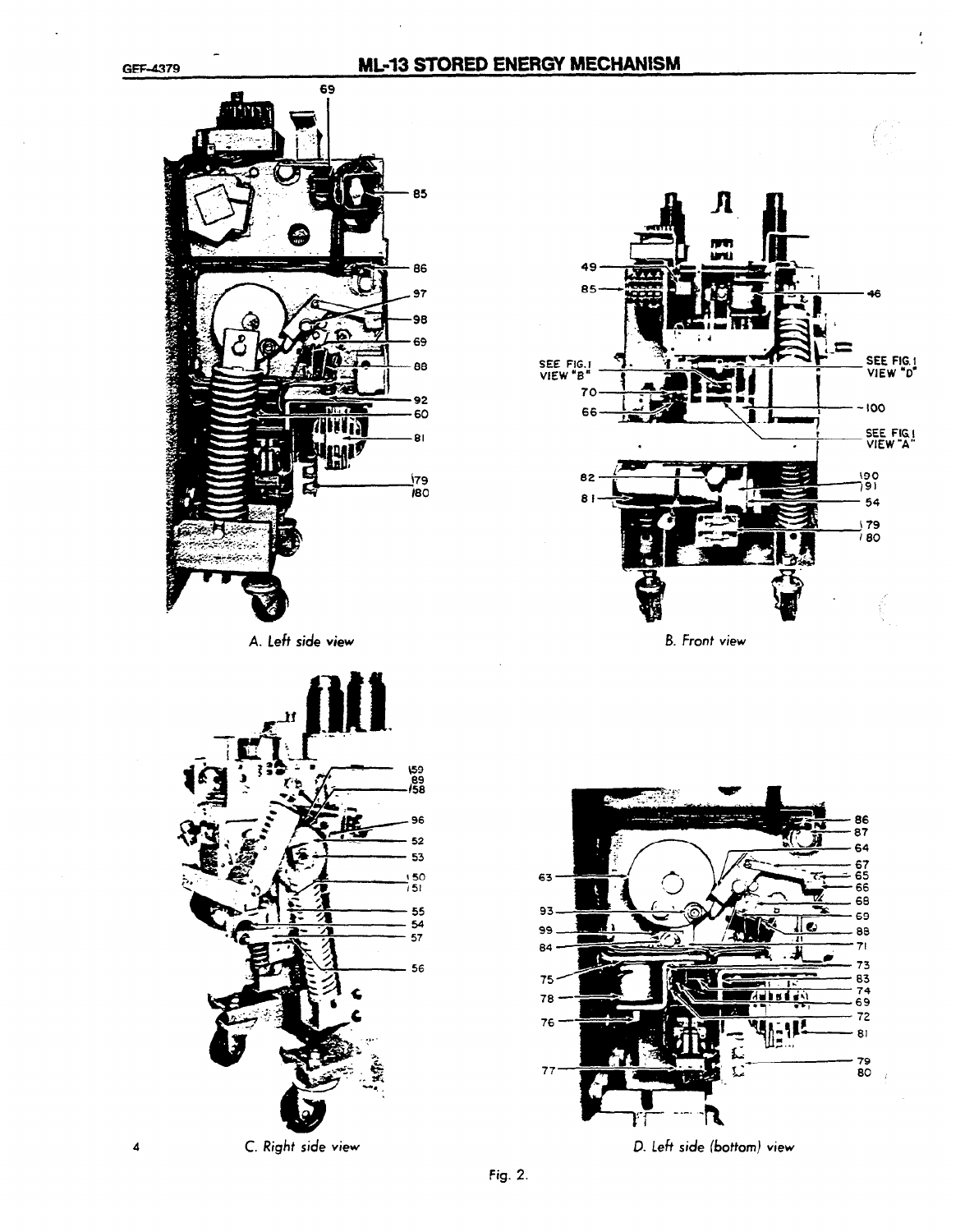|          |                         |                         |                         | Number Required for Type AM- |                         |                         |                           |                                          |
|----------|-------------------------|-------------------------|-------------------------|------------------------------|-------------------------|-------------------------|---------------------------|------------------------------------------|
| Ref.     | 4.16 KV                 |                         | 7.2 KV                  |                              |                         | 13.8 kV                 | Catalog                   |                                          |
| No.      | 250 MVA                 | 350 MVA                 | 500 MVA                 | 500 MVA                      | <b>750 MVA</b>          | 1000 MVA                | Number                    | Description                              |
| 49       | 1                       | 1                       | ł                       | 1                            | 1                       | 1                       | 105C9308G2                | Indicator (open-closed)                  |
| 50       | ı                       | 1                       | $\mathbf{1}$            | 1                            | $\mathbf{1}$            | 1                       | 213X702G16                | Pawl (Driving)                           |
| 51       | 1                       | $\mathbf{I}$            | 1                       | 1                            | 1                       | $\mathbf{1}$            | 161A4241P1                | Pawl spring                              |
| 52       | 1                       | $\mathbf{I}$            | $\mathbf{1}$            | 1                            | 1                       | 1                       | 105C9310G1                | Ratchet wheel                            |
| 53       | 2                       | $\overline{2}$          | 2                       | 2                            | $\overline{2}$          | 2                       | <b>213X702G22</b>         | Bearing block                            |
| 54       | 1                       | 1                       | 1                       | 1                            | 1                       | 1<br>1                  | 165B7926P1                | Eccentric<br>Crank                       |
| 55<br>56 | 1<br>1                  | 1<br>1                  | 1<br>1                  | 1<br>1                       |                         | 1                       | 0257A6975G1<br>105C9314P3 | Pin                                      |
| 57       | 1                       | 1                       | 1                       | 1                            | 1                       | $\mathbf{I}$            | 213X702G18                | Link                                     |
| 58       | 1                       | 1                       | 1                       | $\mathbf{1}$                 |                         | 1                       | 213X702G14                | Pawl (outside)                           |
| 59       | 1                       | $\mathbf{1}$            | $\mathbf{1}$            | 1                            | 1                       | $\mathbf{1}$            | 213X702G15                | Pawl (inside)                            |
| 60       | 2                       |                         |                         | 2                            |                         |                         | 114C5393G1                | Closing spring <sup>1</sup>              |
| 60       | $\overline{\mathbf{2}}$ |                         | -                       |                              | --                      | -                       | 114C5393G2                | Closing spring <sup>2</sup>              |
| 60       |                         |                         | 2                       | 2                            | $\overline{\mathbf{2}}$ | ÷                       | 114C5393G3                | Closing spring                           |
| 60       | --                      |                         |                         | ---                          | $\mathbf{2}$            | 2                       | 114C5393G4                | Closing spring <sup>4</sup><br>Refer to  |
| 60       |                         | —                       |                         |                              |                         | $\overline{2}$          | 114C5393G5                | Closing spring <sup>5</sup><br>footnotes |
| 60       |                         | -                       | ⊸                       |                              |                         | 2                       | 114C5393G6                | i thru 9<br>Closing spring <sup>6</sup>  |
| 60       | -                       | $\boldsymbol{2}$        | 2                       |                              | 2                       | —                       | 114C5393G7                | Closing spring                           |
| 60       | $\overline{2}$          | —                       |                         |                              | -                       | –                       | 114C5393G9                | Closing spring <sup>8</sup>              |
| 60       | -                       | —                       | —                       | --                           | $\overline{c}$          | -                       | 114C5393G11               | Closing spring <sup>9</sup>              |
| 63       | 1                       | 1                       | 1                       | 1                            | 1                       | 1                       | 105C9311G2                | Cam                                      |
| 64       | 1                       | 1                       | 1                       | 1                            | 1                       | 1                       | 105C9311G3                | Striker                                  |
| 65       | 1                       | 1                       | 1                       | 1                            |                         | 1                       | 6076402P10                | Pin                                      |
| 66       | 1                       | 1                       | 1                       | 1                            | 1                       | 1                       | 105C9306G2                | Indicator (Chrdg/Dischrgd)               |
| 67       | 1                       | 1                       | 1                       | 1                            | 1                       | 1                       | 105C9306P7                | Link                                     |
| 68       | 1                       | 1                       | 1                       | 1                            | 1                       | $\mathbf{1}$            | 105C9306P5                | Switch plate                             |
| 69       | 3                       | 3                       | 3                       | 3                            | 3                       | 3                       | 456A866P5                 | Switch (N.O.)                            |
| 70       | $\mathbf{1}$            | 1                       | 1                       | 1                            | 1                       | 1                       | 161A4230P1                | Indicator spring                         |
| 71       | 1                       | 1                       | 1                       | i                            | 1                       | 1                       | 114C5342G1                | Latch (closing)                          |
| 72       | 1                       | 1                       | 1                       | 1                            | 1                       | $\mathbf{1}$            | 105C9309P5                | Switch plate                             |
| 73       | 1                       | 1                       | ı                       | 1                            | 1                       | 1                       | 114C5347G2                | Coil support                             |
| 74       | 1                       | 1                       | 1                       | 1                            | 1                       | 1                       | 161A4231P1                | Closing latch spring                     |
| 75       | $\mathbf{1}$            | ŧ                       | 1                       | 1                            | 1                       | 1                       | 114C5347P7                | Pole piece                               |
| 76       | 1                       | 1                       | 1                       | 1                            | 1                       | 1                       | 114C5347G3                | Armature                                 |
| 77<br>77 | 1                       | 1                       | 1                       | 1                            | 1                       | 1                       | 137A7575P4                | Relay, 48 Vdc                            |
| 77       | $\mathbf{1}$<br>1       | 1<br>1                  | 1                       | 1<br>$\mathbf{1}$            | 1<br>1                  | 1                       | 137A7575P1                | Relay, 110-125 Vdc                       |
| 77       | $\mathbf{1}$            | $\mathbf{1}$            | 1<br>1                  | 1                            | 1                       | 1<br>1                  | 108B5565G1<br>137A7575P5  | Relay, 220-250 Vdc<br>Relay, 115 Vac     |
| 77       | $\mathbf{1}$            | $\mathbf{1}$            | 1                       | 1                            | ī                       | 1                       | 137A7575P2                | Relay, 230 Vac                           |
| 78       | 1                       | $\mathbf{1}$            | 1                       | 1                            |                         | 1                       | 6174582G34                | Closing coil, 48 Vdc                     |
| 78       | 1                       | 1                       | 1                       | 1                            | 1                       | ł                       | 6074582G1                 | Closing coil, 110-125 Vdc                |
| 78       | $\mathbf{1}$            | 1                       | 1                       | ł                            | 1                       | 1                       | 6174582G15                | Closing coil, 220 Vdc                    |
| 78       | 1                       | $\mathbf{1}$            | 1                       | 1                            | 1                       | 1                       | 6174582G2                 | Closing coil, 250 Vdc                    |
| 78       |                         |                         | $\mathbf{1}$            |                              |                         |                         | 6174582G10                | Closing coil, 115 Vac                    |
| 78       | 1                       | 1                       | 1                       | 1                            | 1                       | 1                       | 6174582G14                | Closing coil, 230 Vac                    |
| 79       | 1                       | 1                       | 1                       | 1                            | 1                       | 1                       | 456A864P121               | Fuse block                               |
| 80       | $\mathbf{2}$            | $\mathbf{2}$            | 2                       | 2                            | $\overline{\mathbf{c}}$ | $\overline{\mathbf{c}}$ | 456A864P111               | Fuse, 48 Vdc                             |
| 80       | $\overline{\mathbf{c}}$ | $\overline{\mathbf{c}}$ | $\boldsymbol{2}$        | 2                            | $\overline{\mathbf{c}}$ | $\boldsymbol{2}$        | 456A864P123               | Fuse, 110-125 Vdc                        |
| 80       | $\overline{\mathbf{c}}$ | $\overline{\mathbf{c}}$ | $\overline{\mathbf{c}}$ | $\overline{\mathbf{c}}$      | $\overline{\mathbf{c}}$ | $\overline{\mathbf{c}}$ | 456A864P124               | Fuse, 220-250 Vdc                        |
| 80       | $\overline{\mathbf{c}}$ | $\overline{\mathbf{c}}$ | $\overline{\mathbf{2}}$ | $\overline{\mathbf{c}}$      | $\overline{\mathbf{c}}$ | 2                       | 456A864P123               | Fuse, 115 Vac                            |
| 80       | $\overline{\mathbf{z}}$ | $\overline{\mathbf{c}}$ | $\overline{\mathbf{c}}$ | $\overline{2}$               | 2                       | 2                       | 456A864P124               | Fuse, 230 Vac                            |
| 81       | 1                       | 1                       | 1                       | 1                            | 1                       | $\mathbf{1}$            | 0184B7360G001             | Motor, 48 Vdc                            |
| 81       | ı                       | 1                       | $\mathbf{1}$            | 1                            | 1                       | $\mathbf{1}$            | 0184B7360G002             | Motor, 110 Vdc                           |
| 81       | I                       | 1                       | 1                       | 1                            | I                       | $\mathbf{1}$            | 0184B7360G002             | Motor, 125 Vdc                           |
| 81       | I                       | 1                       | $\mathbf{1}$            | 1                            | 1                       | 1                       | 0184B7360G003             | Motor, 220 Vdc                           |
| 81       | 1                       | 1                       | 1                       | 1                            | 1                       | 1                       | 0184B7360G003             | Motor, 250 Vdc                           |
| 81       | Ŧ                       | 1                       | $\mathbf{1}$            | 1                            | $\mathbf{1}$            | 1                       | 0184B7360G002             | Motor, 115 Vac                           |
| 81       | 1                       | ı                       | 1                       | 1                            | 1                       | 1                       | 0184B7360G003             | Motor, 230 Vac                           |
| 82       | 1                       | 1                       | 1                       | 1                            | 1                       | 1                       | 105C9306G1                | Closing button                           |
| 83       | 1                       | 1                       | 1                       | 1                            | I                       | $\mathbf{I}$            | 105C9313G1                | Motor mount                              |

14.16-250 STD. MOM., 2000-2500 amp., 13.8-250 500 STD. MOM.

24.16-150.250 STD, MOM., 1200 amp.<br>24.16-150.250 STD, MOM., 1200 amp.<br>27.2-500 STD, MOM., 13.8-500 HI, MOM., 13.8-750-5 STD, MOM.

 $^{+12.69}$  5.100  $^{+12.60}$  5.100  $^{+11.60}$  6.13.8-1000-4, 1200-2000 amp.<br>  $^{+13.8-750-2.3}$ , 4, HI. MOM., 13.8-1000-4, 1200-2000 amp.<br>  $^{+13.8-1000-3}$ , 200-2000 amp., 13.8-1000-4-300-3750 amp.<br>  $^{+13.8-1000-3}$ , 3000-3

74.16-350, 7.2-500 HL MOM., 13.8-750-2, 3, 4 STD. MOM.

\* 4.16-250 HL MOM.

\* 13.8-750-5 HL MOM.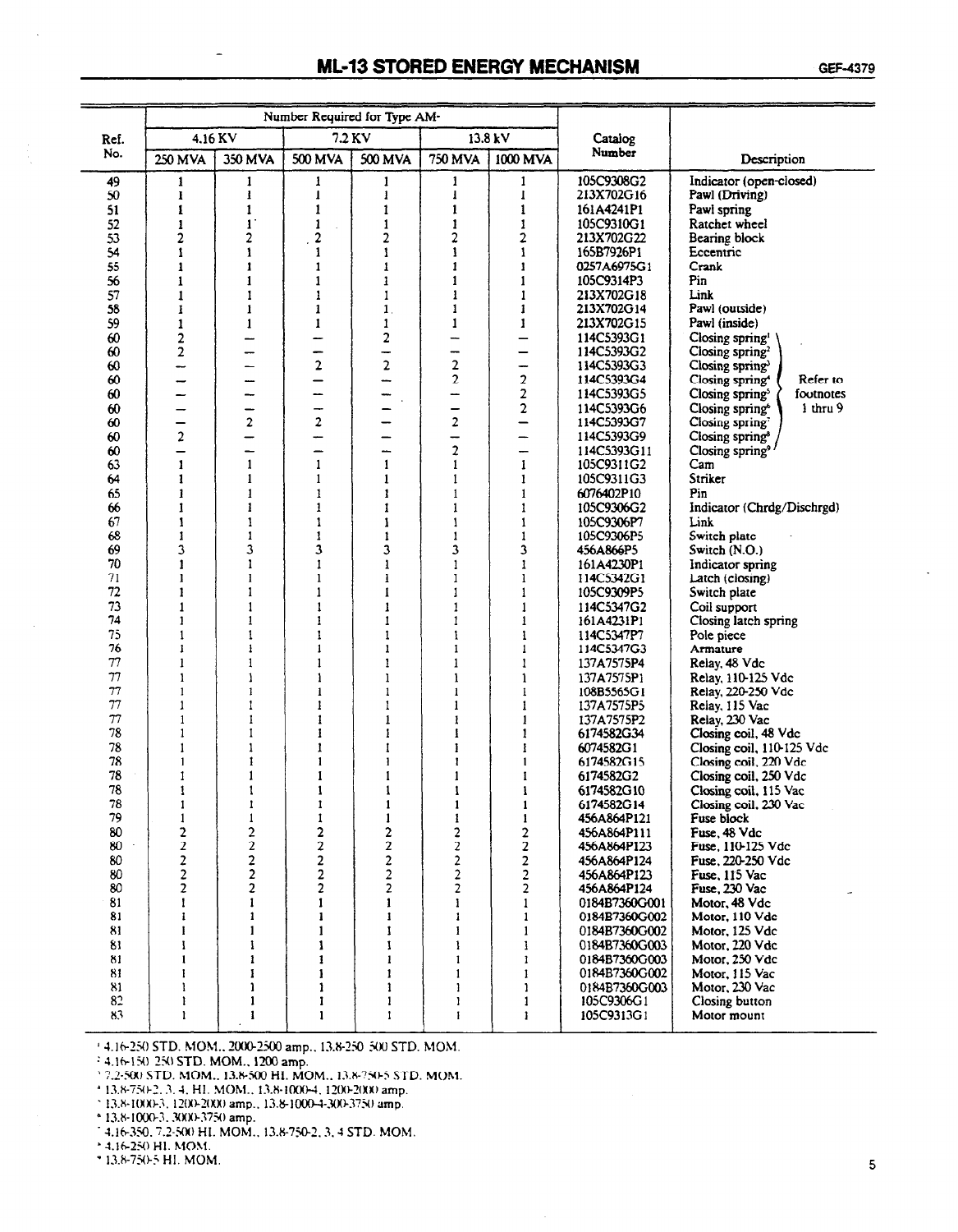# GEF-4379 **ML-13 STORED ENERGY MECHANISM**

|             |                |         |         | Number Required for Type AM- |         |          |             |                       |
|-------------|----------------|---------|---------|------------------------------|---------|----------|-------------|-----------------------|
| Ref.        |                | 4.16 KV |         | 7.2 KV                       |         | 13.8 kV  | Catalog     |                       |
| No.         | <b>250 MVA</b> | 350 MVA | 500 MVA | <b>500 MVA</b>               | 750 MVA | 1000 MVA | Number      | Description           |
| 84          |                |         |         |                              |         |          | 105C9309P4  | Shaft                 |
| 85          |                |         |         |                              |         |          | 137A9192G11 | Auxiliary switch      |
| 86          |                |         |         |                              |         |          | 161A4282G1  | Latch checking switch |
| 87          |                |         |         |                              |         |          | 105C9311P2  | Striker               |
| 88          |                |         |         |                              |         |          | 456A866P6   | Switch (N.C.)         |
| 89          |                |         |         |                              |         |          | 161A5909P1  | Pawl spring           |
| 90          |                |         |         |                              |         |          | 414A112P59  | Bearing               |
| 91          |                |         |         |                              |         |          | 414A112P60  | Bearing               |
| 92          |                |         |         |                              |         |          | 456A864P138 | Terminal board        |
| 93          |                |         |         |                              |         |          | 414A112P58  | Closing Latch Roller  |
| <b>AA94</b> |                |         |         |                              |         |          | 161A4289P2  | Thrust race           |
| AA95        |                |         |         |                              |         |          | 161A4289P3  | Thrust race           |
| 96          |                |         |         |                              |         |          | 105C9307P17 | Spring support        |
| 97          |                |         |         |                              |         |          | 456A876P141 | Spacer                |
| 98          |                |         |         |                              |         |          | 456A876P139 | Spacer                |
| 99          |                |         |         |                              |         |          | 456A876P140 | Spacer                |
| 100         |                |         |         |                              |         |          | 105C9304P13 | Cover                 |

 $\sigma$  1200 amp only.

**LL** Not illustrated



Fig. 3. Current trip and undervoltage device

1141<br>1142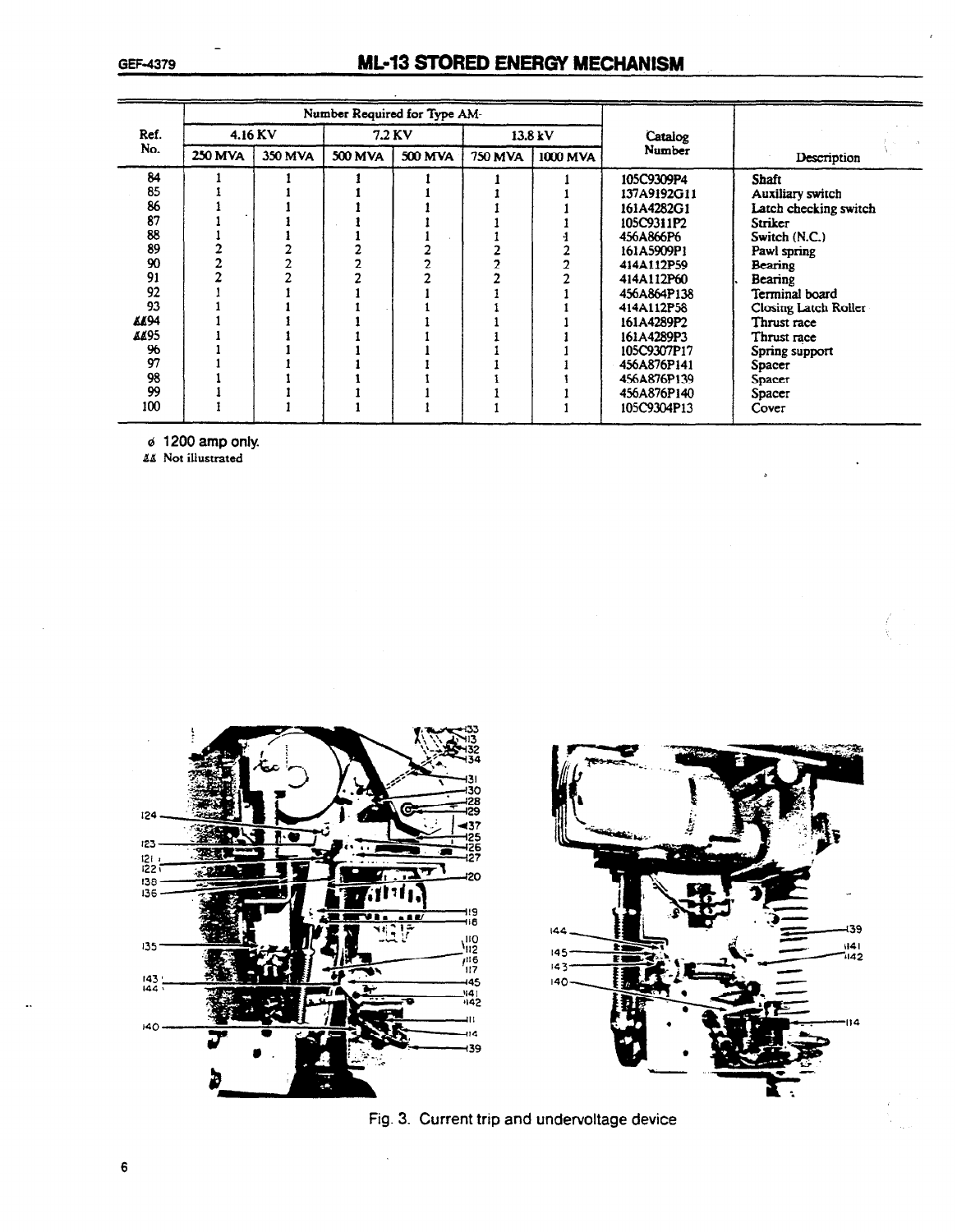$\begin{minipage}{.4\linewidth} \textbf{CURRENT TRIP AND UNDERVOLTAGE DEVICE (See Fig. 3)} \end{minipage}$ 

|                  | Number Required for           |                                       |                          |                           |                           |                                  |                              |                                          |                           |                                                                               |
|------------------|-------------------------------|---------------------------------------|--------------------------|---------------------------|---------------------------|----------------------------------|------------------------------|------------------------------------------|---------------------------|-------------------------------------------------------------------------------|
| Ref.<br>No.      | Current Trip                  | Current Trip and<br>U.D. (Time/Delay) | $U.D. 48 Vdc$<br>(list.) | $U.D. 125 Vdc$<br>(Inst.) | $U.D. 250 Vdc$<br>(Inst.) | $U.D. 230 Vac$<br>(Inst.)        | U.D. 230 Vac<br>(Time/Delay) | U.D. 115 Vac<br>(Inst.)                  | Catalog<br>Number         | Description                                                                   |
| 110<br>111       | $\overline{\mathbf{3}}$<br>-- | $\mathbf{3}$<br>-                     | --<br>1                  | $\overline{\phantom{a}}$  | -<br>---                  | -<br>-                           | -<br>—                       | -<br>-                                   | 6174599G2<br>6275017G45   | Coil, 3A<br>Coil, 48 Vdc                                                      |
| 111              | -                             | -                                     | -                        | 1                         | -                         | $\overbrace{\phantom{13322111}}$ | -                            | —                                        | 6275017G15<br>WSF3241202  | Coil, 125 Vdc                                                                 |
| 111              | <b>__</b>                     | -                                     | -                        | ÷                         | 1                         | -                                | -                            | --                                       | 6275017G12                | Coil, 250 Vdc<br>Coil, 230 Vac                                                |
| 111<br>111       | -<br>--                       | -<br>-                                | -<br>-                   |                           | -<br>÷                    | 1<br>-                           | $\mathbf{1}$<br>-            | $\mathbf{1}$                             | 6275017G16                | Coil, 115 Vac                                                                 |
| 112              | 3                             | 3                                     | —                        |                           | -                         | ÷                                | --                           | -                                        | 6116449G1                 | Instantaneous trip solenoid                                                   |
| 113              | 1                             | 1                                     | 1                        | 1                         | 1                         | 1                                | 1                            | 1                                        | 114C5400P12               | Shaft trip                                                                    |
| 114              | -                             | -                                     | 1                        | 1                         | $\mathbf{1}$              | -                                | -                            | $\overline{\phantom{0}}$                 | 6275259G2                 | Cutoff switch, dc                                                             |
| 114              | ⊷                             | 1                                     | -                        |                           | —                         | 1                                | 1                            | 1                                        | 6275259G1                 | Cutoff switch, ac                                                             |
| 88115            | -                             |                                       | 1                        | -                         | --                        | ÷                                | -                            | -                                        | 161A5937G3                | Resistor, 48 Vdc                                                              |
| 88115            | -                             | --                                    | —                        | 1                         | ---                       | -                                | --                           | —                                        | 161A5937G1                | Resistor, 125 Vdc                                                             |
| 88115            | $\overline{\phantom{a}}$      | -                                     |                          |                           | 1                         | -                                | <b></b>                      | $\overline{\phantom{0}}$                 | 161A5937G2                | Resistor, 250 Vdc                                                             |
| 116              | 1                             | ÷                                     | -                        |                           | -                         | ÷                                | -                            | $\overline{\phantom{0}}$                 | 114C5434G1                | Current trip                                                                  |
| 116              | -<br>1                        | 1                                     | 1                        | 1                         | $\mathbf{1}$<br>1         | $\mathbf{1}$                     | $\mathbf{1}$<br>1            | $\mathbf{1}$<br>1                        | 114C5434G2                | Current trip                                                                  |
| 117<br>118       | 1                             | 1<br>1                                | 1<br>1                   | 1<br>$\mathbf{1}$         | 1                         | 1<br>1                           | $\mathbf{1}$                 | $\mathbf{1}$                             | 6116526G2<br>134C3598P4   | Latch checking switch<br>Head                                                 |
| 119              | $\mathbf{1}$                  | 1                                     | 1                        | 1                         | $\mathbf{1}$              | $\mathbf{1}$                     | $\mathbf{1}$                 | $\mathbf{I}$                             | 6076403P17                | Pin                                                                           |
| 120              | 1                             | 1                                     | 1                        | 1                         | $\mathbf{1}$              | $\mathbf{1}$                     | $\mathbf{1}$                 | 1                                        | 134C3598P2                | Yoke                                                                          |
| 121              | 1                             | 1                                     | 1                        | 1                         | 1                         | $\mathbf{1}$                     | 1                            | $\mathbf{1}$                             | 134C3598P1                | Piston                                                                        |
| 122              | 1                             | 1                                     | 1                        | 1                         | $\mathbf{1}$              | $\mathbf{1}$                     | 1                            | $\mathbf{1}$                             | 208A8097P1                | Spring                                                                        |
| 123              | 1                             | 1                                     | 1                        | 1                         | 1                         | $\mathbf{1}$                     | $\mathbf{I}$                 | 1                                        | 114C5399P8                | Cievis                                                                        |
| 124              | 1                             | 1                                     | $\mathbf{1}$             | ı                         | 1                         | 1                                | $\mathbf{1}$                 | $\mathbf{1}$                             | 114C5401P4                | Pin                                                                           |
| 125              | 1                             | 1                                     | $\mathbf{1}$             | ı                         | 1                         | 1                                | $\mathbf{1}$                 | 1                                        | 114C5399G4                | Crank                                                                         |
| 126              | 1                             | 1                                     | $\mathbf{1}$             | 1                         | 1                         | 1                                | $\mathbf{1}$                 | 1                                        | 6076404P9                 | Pin                                                                           |
| 127              | 1                             | 1                                     | 1                        | $\mathbf{1}$              | 1                         | 1                                | 1                            | 1                                        | 114C5401P3                | Bearing                                                                       |
| 128              | 1                             | 1                                     | 1                        | 1                         | 1                         | 1                                | 1                            | $\mathbf{1}$                             | 114C5401P5                | Pin                                                                           |
| 129<br>130       | 1<br>1                        | ı<br>1                                | 1<br>1                   | 1<br>1                    | 1<br>1                    | 1<br>$\mathbf{1}$                | 1<br>$\mathbf{1}$            | $\mathbf{I}$<br>$\mathbf{1}$             | 114C5400P10<br>114C5400P4 | Roller<br>Clevis                                                              |
| 131              | 1                             | 1                                     | 1                        | 1                         | 1                         | 1                                | $\mathbf{1}$                 | $\mathbf{1}$                             | 114C5400G1                | Rod                                                                           |
| 132              | 1                             | 1                                     | $\mathbf{1}$             | $\mathbf{1}$              | $\mathbf{1}$              | 1                                | 1                            | $\mathbf{1}$                             | 6076402P17                | Pin                                                                           |
| 133              | 1                             | 1                                     | 1                        | 1                         | 1                         | 1                                | 1                            | $\mathbf{1}$                             | 114C5400P7                | Crank                                                                         |
| 134              | 1                             | 1                                     | 1                        | 1                         | 1                         | 1                                | 1                            | $\mathbf{1}$                             | 114C5400P8                | Paddle                                                                        |
| 135              | 1                             | 1                                     | 1                        | 1                         | 1                         | 1                                | 1                            | 1                                        | 108B5595G1                | Plate relay mounting                                                          |
| 136              | 1                             | 1                                     | 1                        | 1                         | 1                         | 1                                | 1                            | 1                                        | 114C5401G1                | Motor mount                                                                   |
| 137              | 1                             | 1                                     | 1                        | 1                         | 1                         | 1                                | 1                            | 1                                        | 114C5399P1                | Mechanism frame                                                               |
| 138              | 1                             | 1                                     | 1                        | 1                         | 1                         | 1                                | 1.                           | 1                                        | 114C5347G4                | Coil support                                                                  |
| 139              |                               |                                       | ı                        | 1                         | 1                         | 1                                |                              | 1                                        | 114C5402P1                | Undervoltage frame                                                            |
| 139<br>140       | -<br>-                        | -                                     | 1                        | $\mathbf{I}$              | $\mathbf{1}$              | $\mathbf{1}$                     | 1<br>—                       | $\overline{\phantom{a}}$<br>$\mathbf{1}$ | 114C5402P7<br>6316605G23  | Undervoltage frame                                                            |
| 140              | $\overline{\phantom{0}}$      | 1                                     | -                        |                           |                           | <u></u>                          | $\mathbf{1}$                 | $\overline{\phantom{0}}$                 | 6316605G24                | Undervoltage device (dc instantaneous)<br>Undervoltage device (ac time delay) |
| 141              | -                             | -                                     | $\mathbf{1}$             | $\mathbf{1}$              | $\mathbf{1}$              | $\mathbf{1}$                     | -                            | 1                                        | 114C5402G1                | Crank and shaft                                                               |
| 142 <sup>°</sup> | $\overline{\phantom{0}}$      | 1                                     | -                        | -                         | -                         | -                                | $\mathbf{1}$                 | $\overline{\phantom{m}}$                 | 114C5402G2                | Crank and shaft                                                               |
| 143              |                               | 1                                     | $\mathbf{1}$             | $\mathbf{I}$              | $\mathbf{I}$              | $\mathbf{1}$                     | $\mathbf{1}$                 | 1                                        | 114C5399P4                | Cievis                                                                        |
| 144              | ÷                             | 1                                     | 1                        | 1                         | 1                         | 1                                | 1                            | 1                                        | 414A112P40                | Bearing                                                                       |
| 145              |                               | 1                                     | -1                       | 1                         | 1                         | 1                                | 1                            | 1                                        | 114C5399P5                | Pin                                                                           |
| 44146            |                               | $1 -$                                 |                          |                           |                           |                                  | 1                            | -                                        | 114C5402G3                | Cover                                                                         |

**AL** Not illustrated

 $\overline{7}$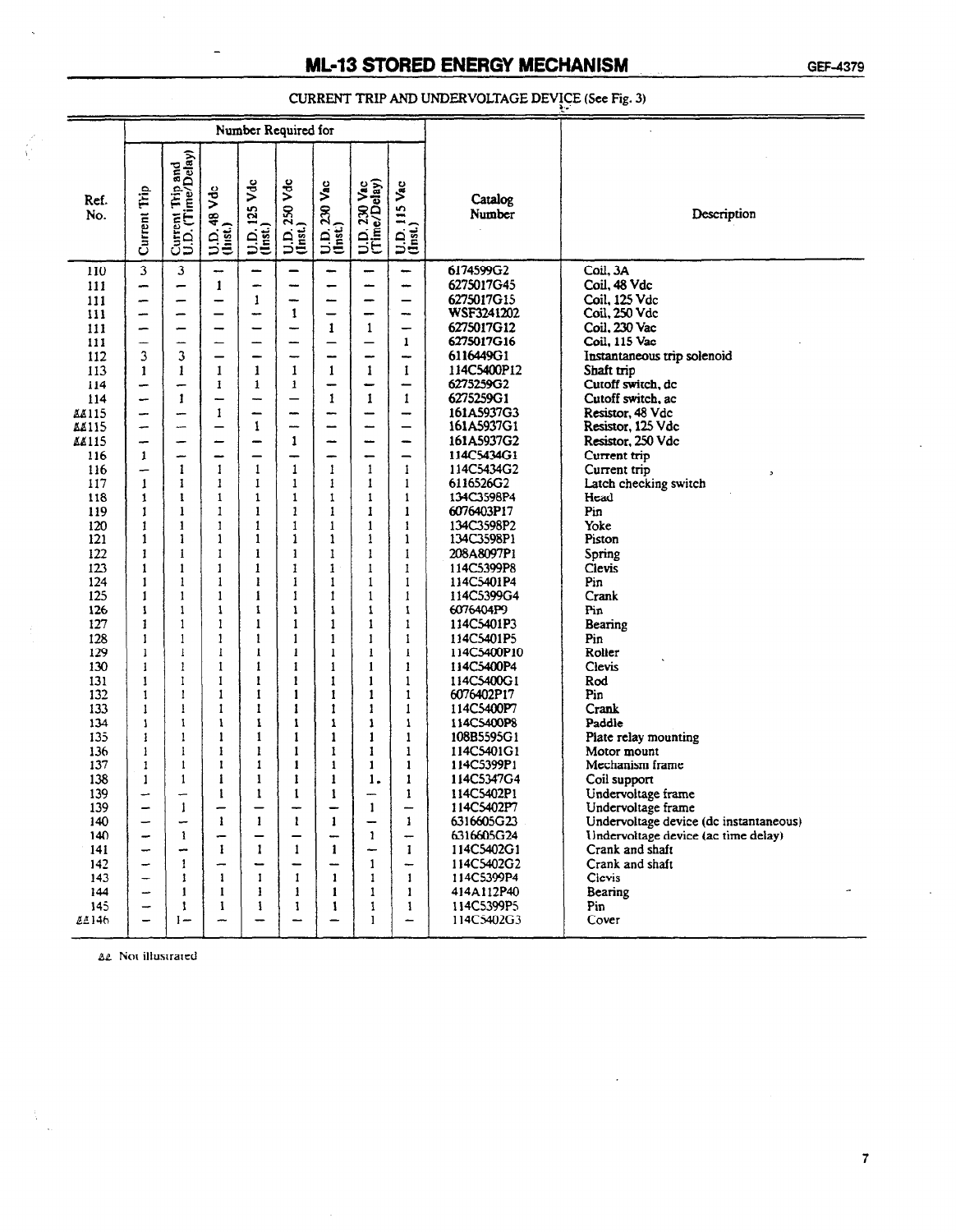

Fig. 4. Spring release

|         |                         |              | Number Required for Type AM- |   |         |                                                  |                   |                                     |
|---------|-------------------------|--------------|------------------------------|---|---------|--------------------------------------------------|-------------------|-------------------------------------|
| Ref.    | Ampere                  | $4.16$ KV    | 7.2 KV                       |   | 13.8 kV |                                                  | Catalog           |                                     |
| No.     | Rating                  |              |                              |   |         | 250 MVA 350 MVA 500 MVA 500 MVA 750 MVA 1000 MVA | Number            | Description                         |
| 150     | 1200A<br>2000A<br>1200A | $\mathbf{1}$ |                              |   |         |                                                  | 114C5413G1        | Spring discharge assembly, complete |
| 150     | 2000A                   |              |                              | 1 |         |                                                  | 114C5413G2        | Spring discharge assembly, complete |
| 150     | 3000                    |              |                              |   |         |                                                  | 114C5413G3        | Spring discharge assembly, complete |
| 150     | 1200                    |              |                              |   |         |                                                  | 114C5413G4        | Spring discharge assembly, complete |
| 150     | 3000                    |              |                              |   |         |                                                  | 114C5413G5        | Spring discharge assembly, complete |
| 151     | All                     |              |                              |   |         |                                                  | 114C5341P2        | Crank                               |
|         | 1200                    |              |                              |   |         |                                                  |                   |                                     |
| 152     | 2000                    |              |                              |   |         |                                                  | 114C5341P11       | Link                                |
| 152     | 3000                    |              |                              |   |         |                                                  | 114C5341P11       | Link                                |
|         | 1200                    |              |                              |   |         |                                                  |                   |                                     |
| 152     | 2000                    |              |                              |   |         | 1                                                | 114C5341P9        | Link                                |
| 152     | 3000                    |              |                              |   |         |                                                  | 114C5341P10       | Link                                |
| 153     | All                     |              |                              |   |         |                                                  | 114C5343G2        | Crank                               |
| 153     | All                     |              |                              |   |         |                                                  | 114C5343G3        | Crank                               |
| 154     | All                     |              |                              |   |         |                                                  | 114C5343G2        | Crank                               |
| 155     | All                     |              |                              |   |         |                                                  | 114C5324P6        | Clevis                              |
| $150 -$ | AII                     |              |                              |   |         |                                                  | 114C5343P11       | Rod                                 |
| 157     | All                     |              |                              |   |         |                                                  | 114C5342G4        | Clevis                              |
| 158     | All                     |              |                              |   |         |                                                  | <b>208A8068P1</b> | Crank                               |
| *159    | All                     |              |                              |   |         |                                                  | 114C5341P8        | Paddle                              |

#### SPRING RELEASE (See Fig. 4)

\* Part not illustrated (position only indicated)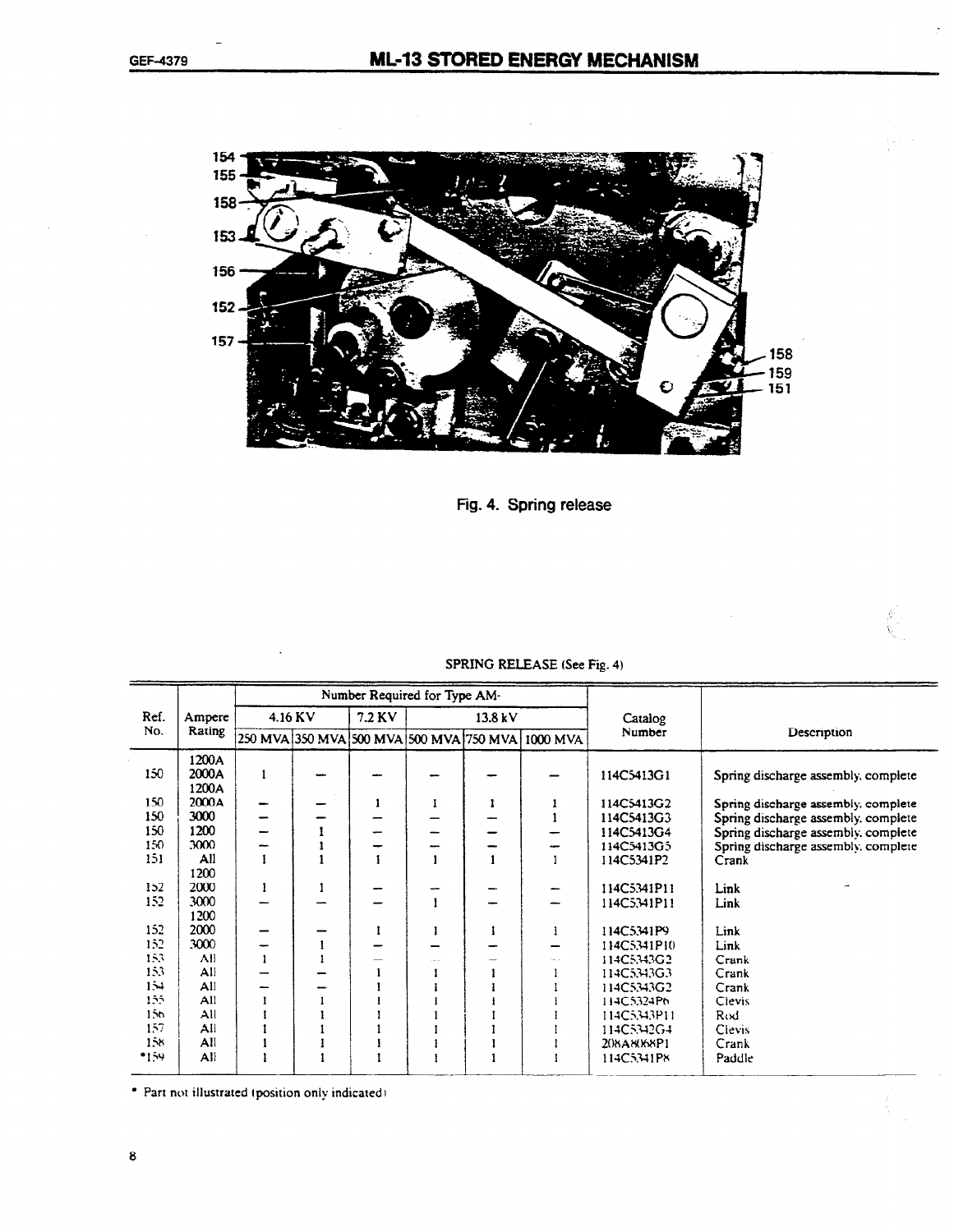### ML-13 STORED ENERGY MECHANISM GEF-4379



#### Plunger Interlock for ML-13 Mechanism (See Fig. 5)

| Ref.<br>No. | Cat. No.      | No.<br>Reqd. | Description                 |
|-------------|---------------|--------------|-----------------------------|
| 165         | 0105C9305G001 |              | Plunger interlock, complete |
| 166         | 0236C0897P012 |              | <b>TPlunger</b>             |
| 167         | 0105C9305G002 |              | Bracket assembly            |
| 168         | 006509728P001 |              | Spring                      |
| 169         | 0137A6085P023 |              | Pin                         |
| 170         | 0236C0787P014 |              | Roller                      |
| 171         | 0414A0110P006 |              | Pin                         |
| 172         | 0105C9305P006 |              | Crank                       |
| 173         | 0105C9305P007 |              | <b>Clip</b>                 |
| 174         | 0161A5948P001 |              | Bolt                        |

I For Type AM1381000. 1200. and 2000 amps., order Cat. No. 0236CO787P27

 $\mathcal{L}^{\mathcal{A}}$ 

Secondary Disconnect Device (See Fig. 6)

| Ref.<br>No. | Cat. No.          | No.<br>Read. | Description                                     |
|-------------|-------------------|--------------|-------------------------------------------------|
| 180         | 0108B1931G005     |              | Secondary disconnect device complete. 16 points |
| 181         | 006319964P002     | 16           | Contact plug                                    |
| 182         | 000848768P001     | 16           | Lockwasher for contact plug                     |
| 183         | 006505244P(10)1   |              | Contact socket, 16 point                        |
| 184         | 0.366A(02.34P(X)) |              | Contact nut for No. 8 wire                      |
| 184         | 0366A0234P(1)2    | ÷            | Contact nut for No. 14 wire                     |
| 148         | 0.366A0234P(X)3   |              | Contact nut for No. 12 wire                     |



<sup>+</sup> Total of 16 required. Order size and quantity to correspond with size and quantity of wires entering the secondary disconnect device.

 $\mathbf{r}$ 

Fig. 6. Secondary disconnect device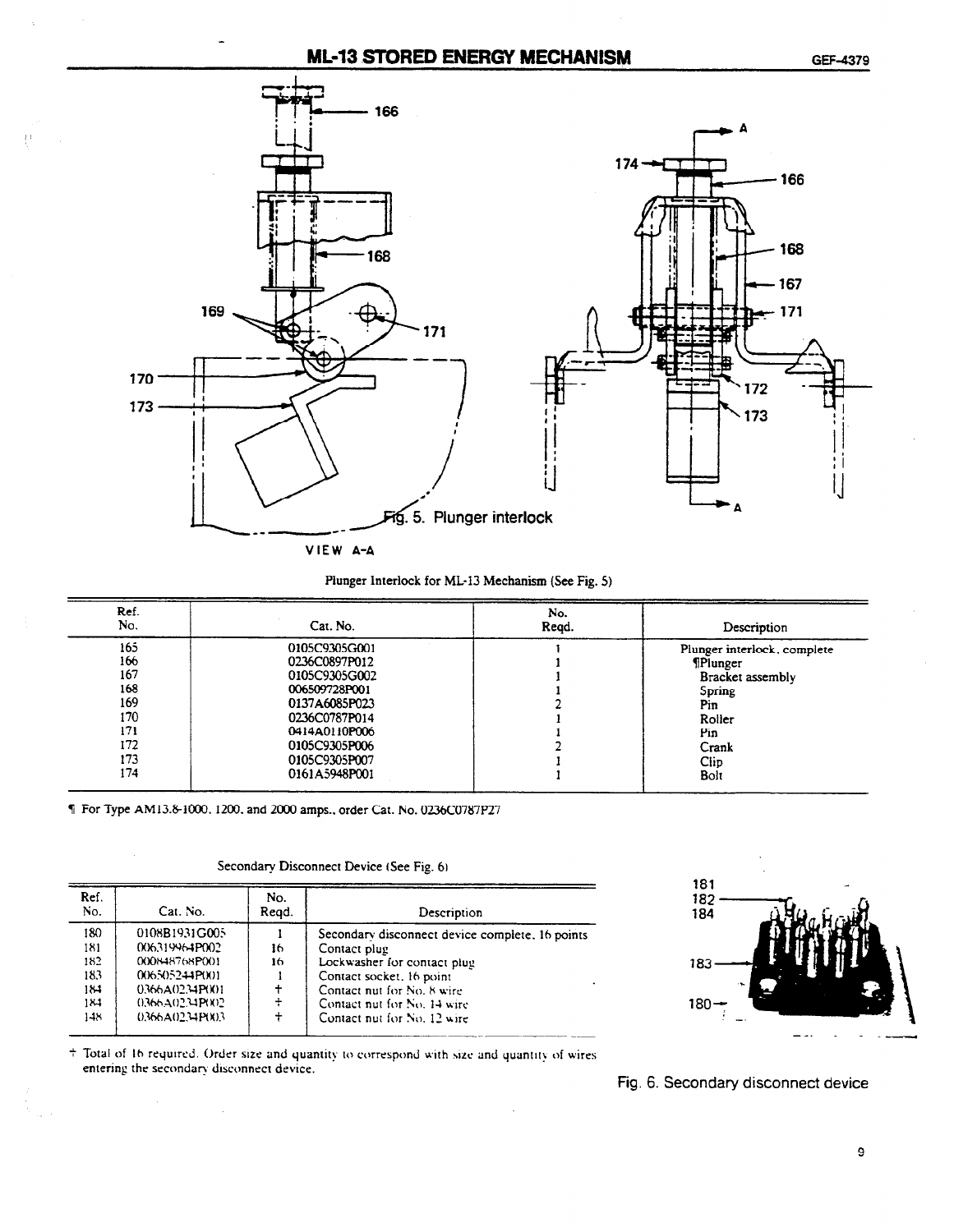# GEF-4379 **ML-13 STORED ENERGY MECHANISM**

| Ref.                | Catalog     | No.            |                           |
|---------------------|-------------|----------------|---------------------------|
| No.                 | Number      | Reg'd          | Description               |
| 46                  | 6275070G1   |                | Trip coil, 24 Vdc         |
| 46                  | 6275070G3   |                | Trip coil, 32 Vdc         |
| 46                  | 6174582G34  |                | Trip coil, 48 Vdc         |
| 46                  | 6174581G1   |                | Trip coil, 110-125 Vdc    |
| 46                  | 6174582G15  |                | Trip coil, 220 Vdc        |
| 46                  | 6174582G2   |                | Trip coil, 250 Vdc        |
| 46                  | 6174582G13  |                | Trip coil, 115 Vac        |
| 46                  | 6174582G3   |                | Trip coil, 230 Vac        |
| $\boldsymbol{\tau}$ | 137A7575P4  |                | Relay, 48 Vdc             |
| 77                  | 137A7575P1  |                | Relay, 110-125 Vdc        |
| $\tau$              | 108B5565G1  |                | Relay, 220-250 Vdc        |
| 77                  | 137A7575P5  |                | Relay, 115 Vac            |
| $\boldsymbol{\tau}$ | 137A7575P2  |                | Relay, 230 Vac            |
| 78                  | 6174582G34  |                | Closing coil, 48 Vdc      |
| 78                  | 6074582G1   |                | Closing coil, 110-125 Vdc |
| 78                  | 6174582G15. |                | Closing coil, 220 Vdc     |
| 78                  | 6174582G2   |                | Closing coil, 250 Vdc     |
| 78                  | 6174582G10  |                | Closing coil, 115 Vac     |
| 78                  | 6174582G14  |                | Closing coil, 230 Vac     |
| 81                  | 0184B7360   |                | G001-Motor, 48 Vdc        |
| 81                  | 0184B7360   |                | $G002 - Motor$ . 110 Vdc  |
| 81                  | 0184B7360   |                | G002-Motor, 125 Vdc       |
| 81                  | 0184B7360   |                | G003-Motor, 220 Vdc       |
| 81                  | 0184B7360   |                | G003-Motor, 250 Vdc       |
| 81                  | 0184B7360   |                | G002-Motor, 115 Vac       |
| 81                  | 0184B7360   |                | G003-Motor, 230 Vac       |
| 51                  | 161A4241P1  | 1              | Driving pawl spring       |
| 69                  | 456A866P5   | 3              | Switch (N.O.)             |
| 74                  | 161A4231P1  |                | Closing latch spring      |
| 85                  | 137A9192G11 |                | Auxiliary switch          |
| 88                  | 456A866P6   |                | Switch $(N.C.)$           |
| 89                  | 161A5909P1  | $\overline{2}$ | Latching pawl spring      |

#### PARTS RECOMMENDED FOR NORMAL MAINTENANCE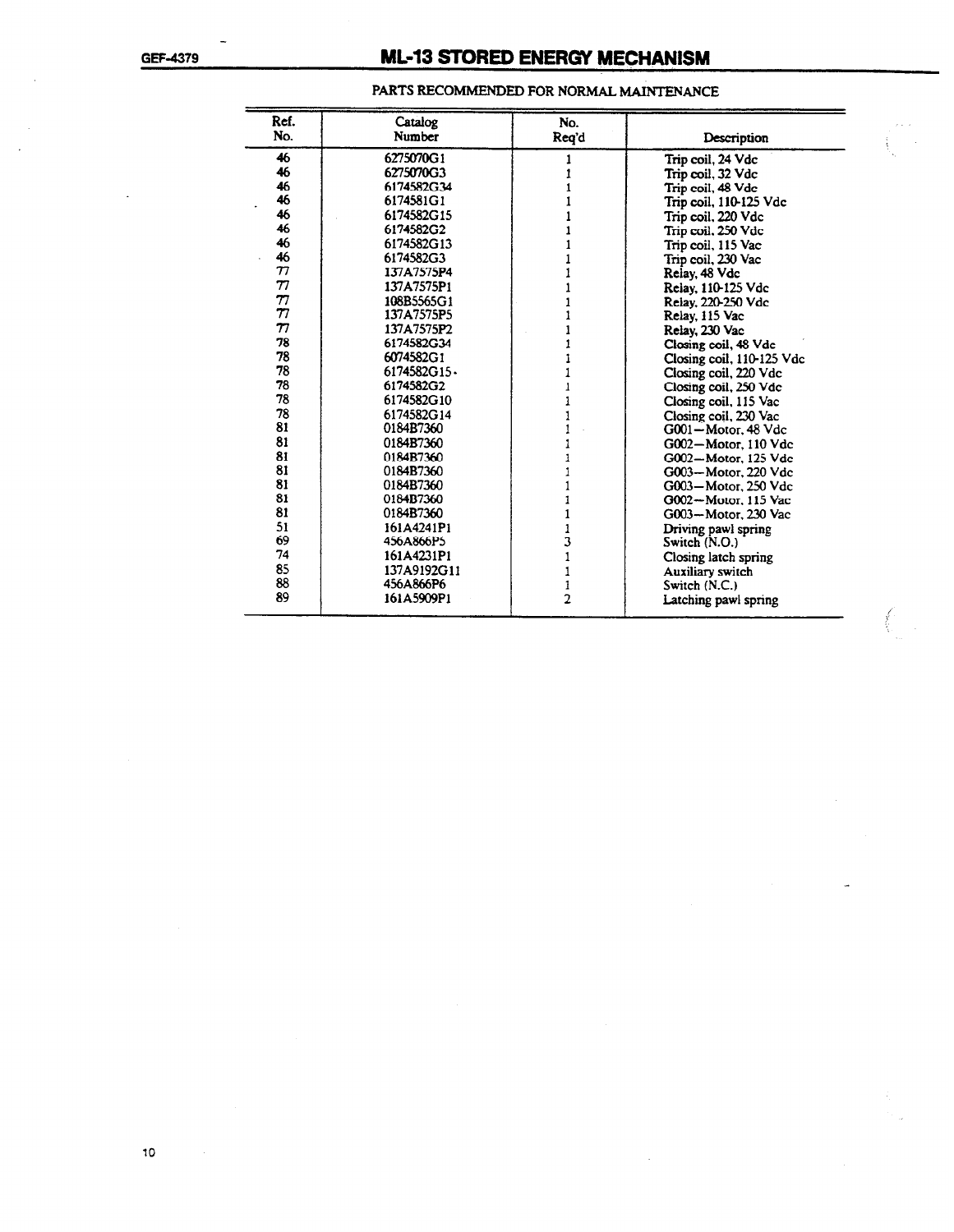| <b>MEMORANDUM</b>                                         |
|-----------------------------------------------------------|
|                                                           |
|                                                           |
|                                                           |
|                                                           |
|                                                           |
|                                                           |
| $\sim$                                                    |
|                                                           |
|                                                           |
| $\sim$                                                    |
|                                                           |
| $\mathcal{L}$                                             |
|                                                           |
|                                                           |
|                                                           |
| $\cdot$                                                   |
|                                                           |
|                                                           |
|                                                           |
|                                                           |
|                                                           |
|                                                           |
|                                                           |
|                                                           |
|                                                           |
|                                                           |
| ------------                                              |
| $\sim 10^{-1}$                                            |
| $\sim$                                                    |
|                                                           |
|                                                           |
|                                                           |
| $\sim 10^{11}$                                            |
|                                                           |
|                                                           |
| $\mathcal{L}_{\text{max}}$ and $\mathcal{L}_{\text{max}}$ |
|                                                           |
|                                                           |

 $\bar{\mathbf{A}}$ 

 $\left\langle -\right\rangle$ 

 $\frac{1}{2}$ 

 $\mathbb{R}$ 

 $\bar{z}$ 

 $\hat{\boldsymbol{\beta}}$